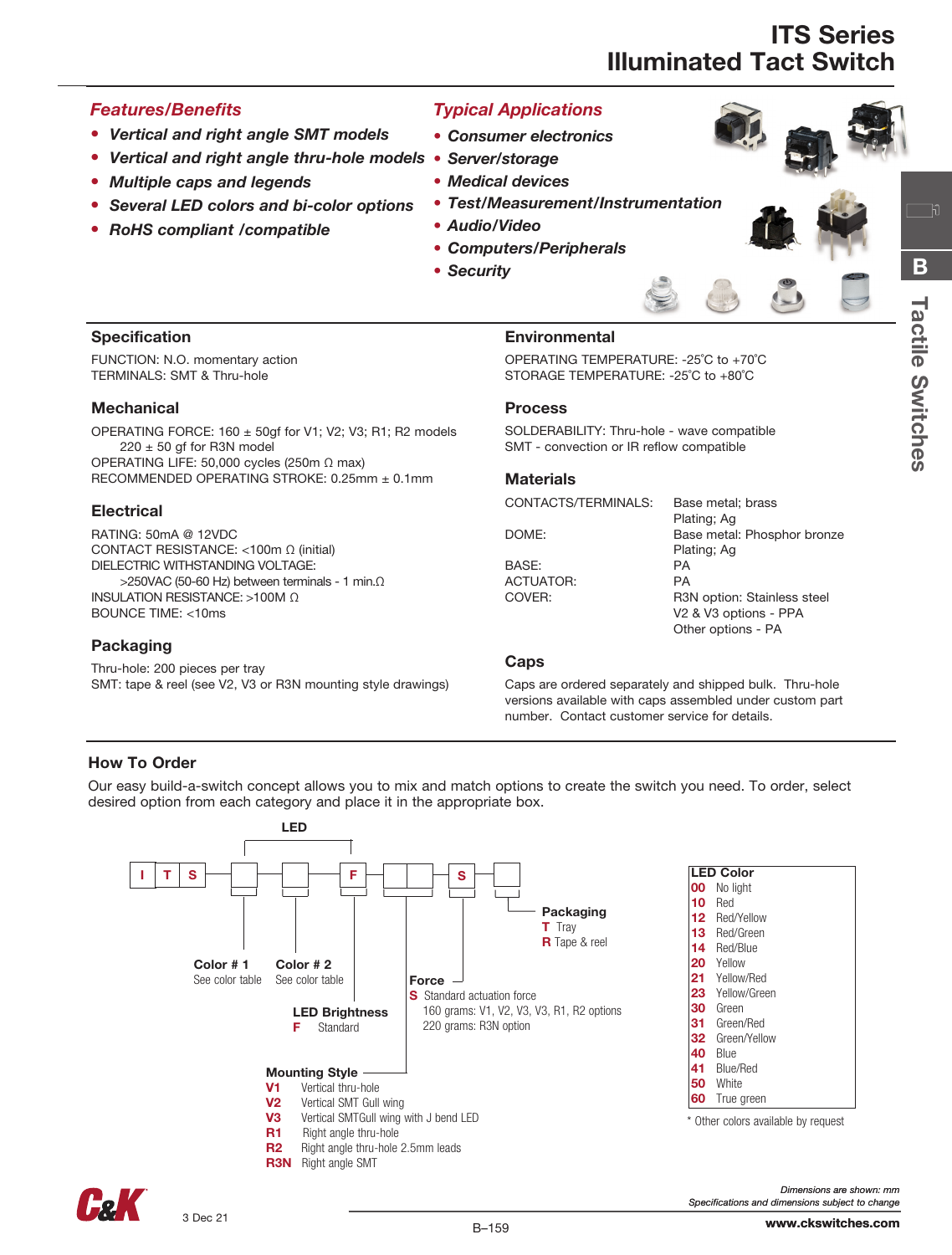## LED COLOR / BRIGHTNESS

|                                                                    |              | <b>Standard LED Color Options</b> |                   |                                                    |                    |                                                        |                          |
|--------------------------------------------------------------------|--------------|-----------------------------------|-------------------|----------------------------------------------------|--------------------|--------------------------------------------------------|--------------------------|
| <b>LED Characteristic</b>                                          | units        | Red<br>(1)                        | Yellow<br>(2)     | <b>Green</b><br>(3)                                | <b>Blue</b><br>(4) | White<br>(5)                                           | <b>True Green</b><br>(6) |
| <b>Recommended Operating</b>                                       | mA @ 5VDC    | 20 <sub>m</sub> A                 | 20 <sub>m</sub> A | 20 <sub>m</sub> A                                  | 20 <sub>m</sub> A  | 20 <sub>m</sub> A                                      | 20 <sub>m</sub> A        |
| <b>Forward Current</b>                                             | mA           | 30 mA                             | 30 mA             | 30 mA                                              | 30 mA              | 30 mA                                                  | 30 mA                    |
| Peak Pulsing Current<br>$(1/8$ duty @ 1kHz)                        | mA           | 125 mA                            | $125 \text{ mA}$  | 125 mA                                             | 125 mA             | 125 mA                                                 | 125 mA                   |
| Power Dissipation                                                  | mW           |                                   | 75 mW             | 75 mW                                              | 108 mW             | 108 mW                                                 | 108 mW                   |
| Forward Voltage @ 20mA                                             | <b>Volts</b> | 2.5 Volts Max.                    | 2.5 Volts Max.    | 3.6 Volts Max.<br>3.6 Volts Max.<br>2.5 Volts Max. |                    |                                                        | 3.6 Volts Max.           |
| Dominant Wavelength<br>@ 20mA                                      | nm           | 637nm (Typical)                   | 590nm (Typical)   | 570nm (Typical)                                    | 465nm (Typical)    | <b>CIE</b> Coordinates                                 | 522nm (Typical)          |
| $^{\circledR}$<br>Wavelength at Peak Emission<br>20 <sub>m</sub> A | nm           | 645nm (Typical)                   | 590nm (Typical)   | 573nm (Typical)                                    | 460nm (Typical)    | $X = 0.25$ $\degree$ 0.33<br>$Y = 0.24$ $\degree$ 0.34 | 515nm (Typical)          |
| Spectral Half Bandwidth<br>@ 20mA                                  | nm           | 20nm (Typical)                    | 20nm (Typical)    | 17nm (Typical)                                     | 25nm (Typical)     |                                                        | 33nm (Typical)           |
| Luminous Intensity @ 20mA                                          | mcd          | 50mcd Minimum                     | 125mcd Minimum    | 40mcd Minimum                                      | 100mcd Minimum     | 250mcd Minimum                                         | 500mcd Minimum           |
| Viewing Angle at 50% LV (@10mA)                                    | degrees      | 150° Typical                      | 120° Typical      | 120° Typical                                       | 120° Typical       | 150° Typical                                           | 120° Typical             |

## MOUNTING STYLES

### V1 - Vertical Thru-hole





*Dimensions are shown: mm Specifications and dimensions subject to change*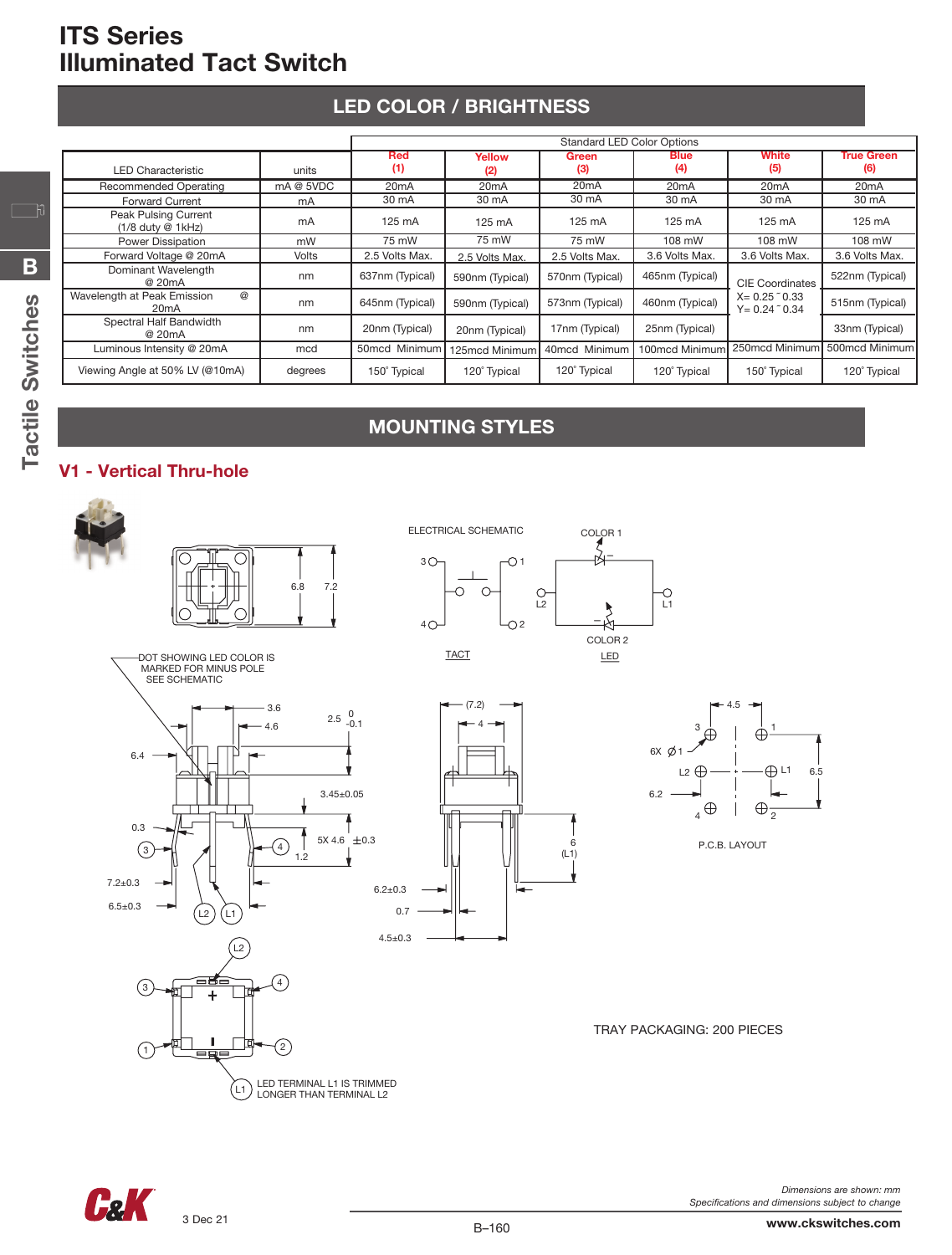### MOUNTING STYLES





*Specifications and dimensions subject to change*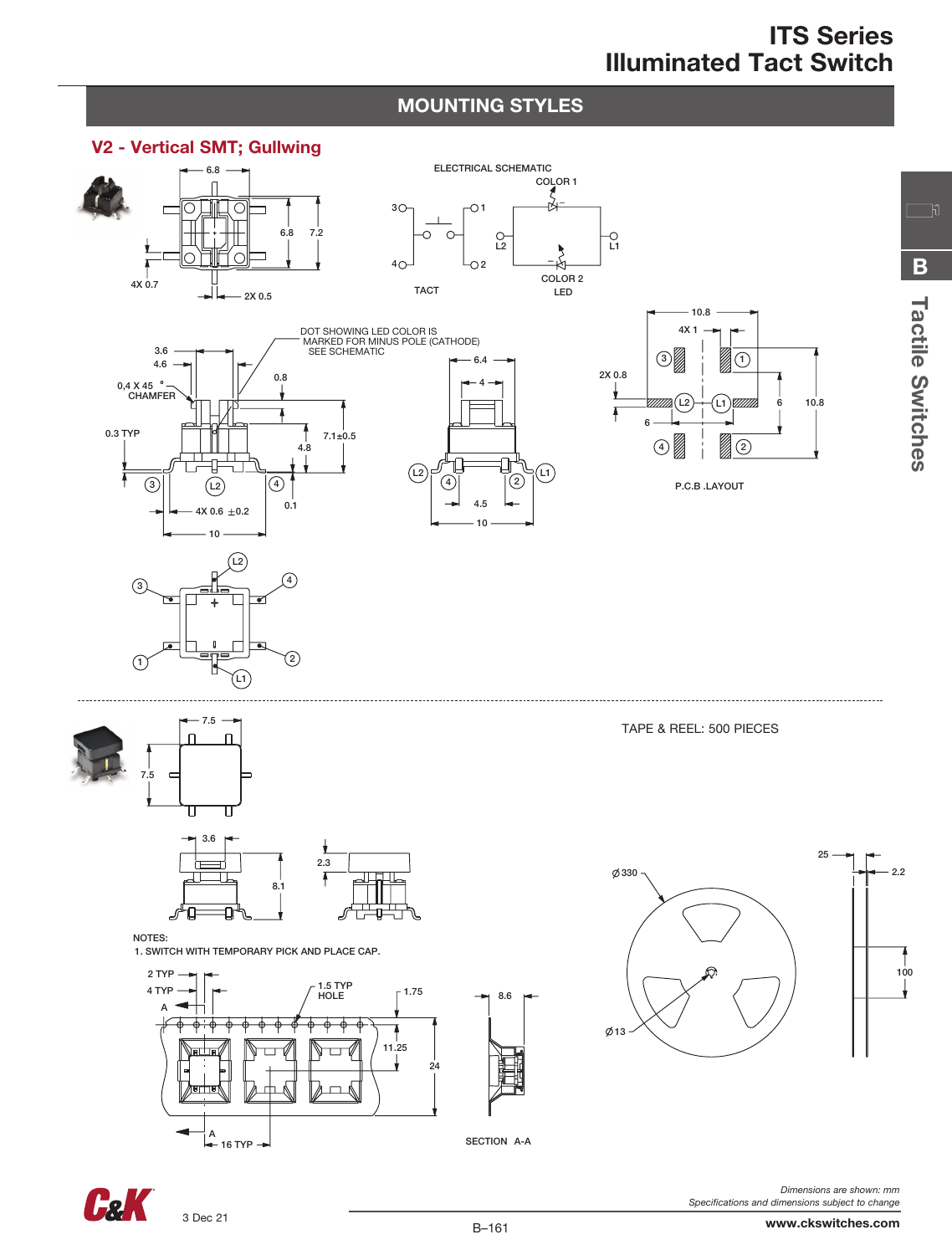Tactile Switches

Tactile Switches

B

 $\Box$ 

### MOUNTING STYLES

### V3 - Vertical SMT; Gull wing with J bend LED



100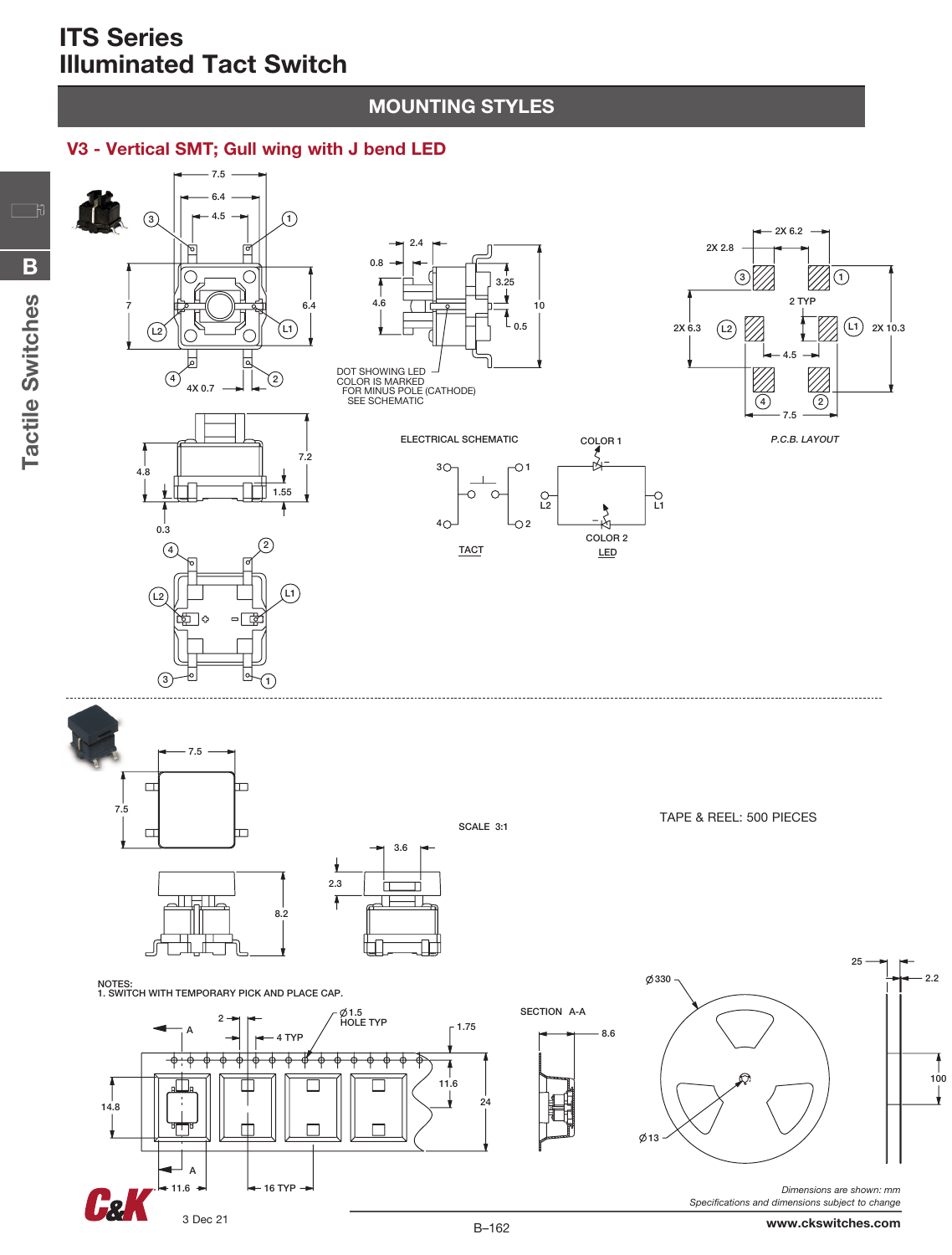Tactile Switches

**Tactile Switches** 

B

 $\Box$ 

### MOUNTING STYLES

#### R1 - Right Angle; Thru-hole



### R2 - Right Angle; Thru-hole 2.5mm leads

4





TRAY PACKAGING: 200 PIECES

*Dimensions are shown: mm Specifications and dimensions subject to change*

**CaK** 

2

L1

1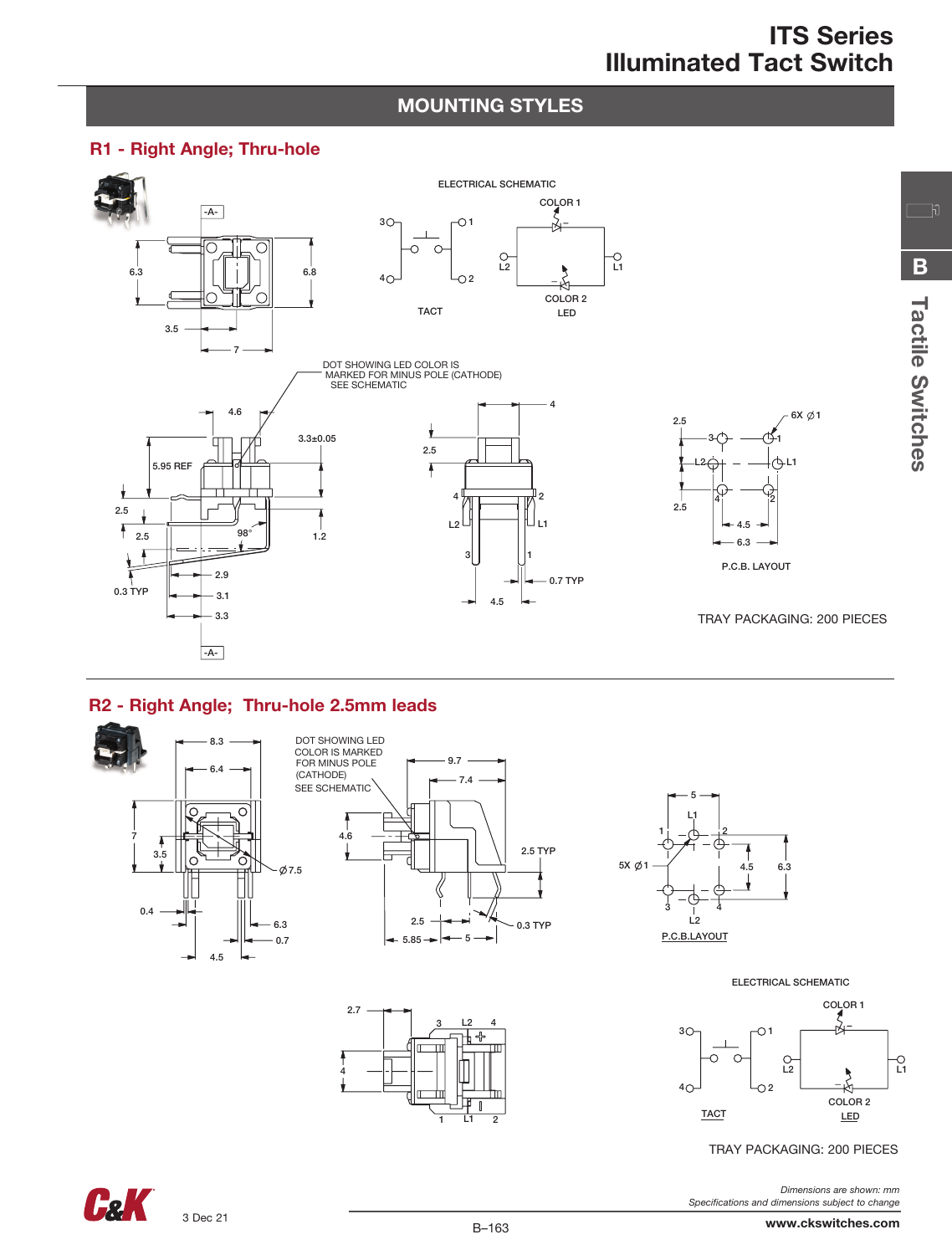## MOUNTING STYLES

### R3N - Right Angle, SMT

 $\Box$ 











TAPE & REEL: 500 PIECES





*Dimensions are shown: mm Specifications and dimensions subject to change*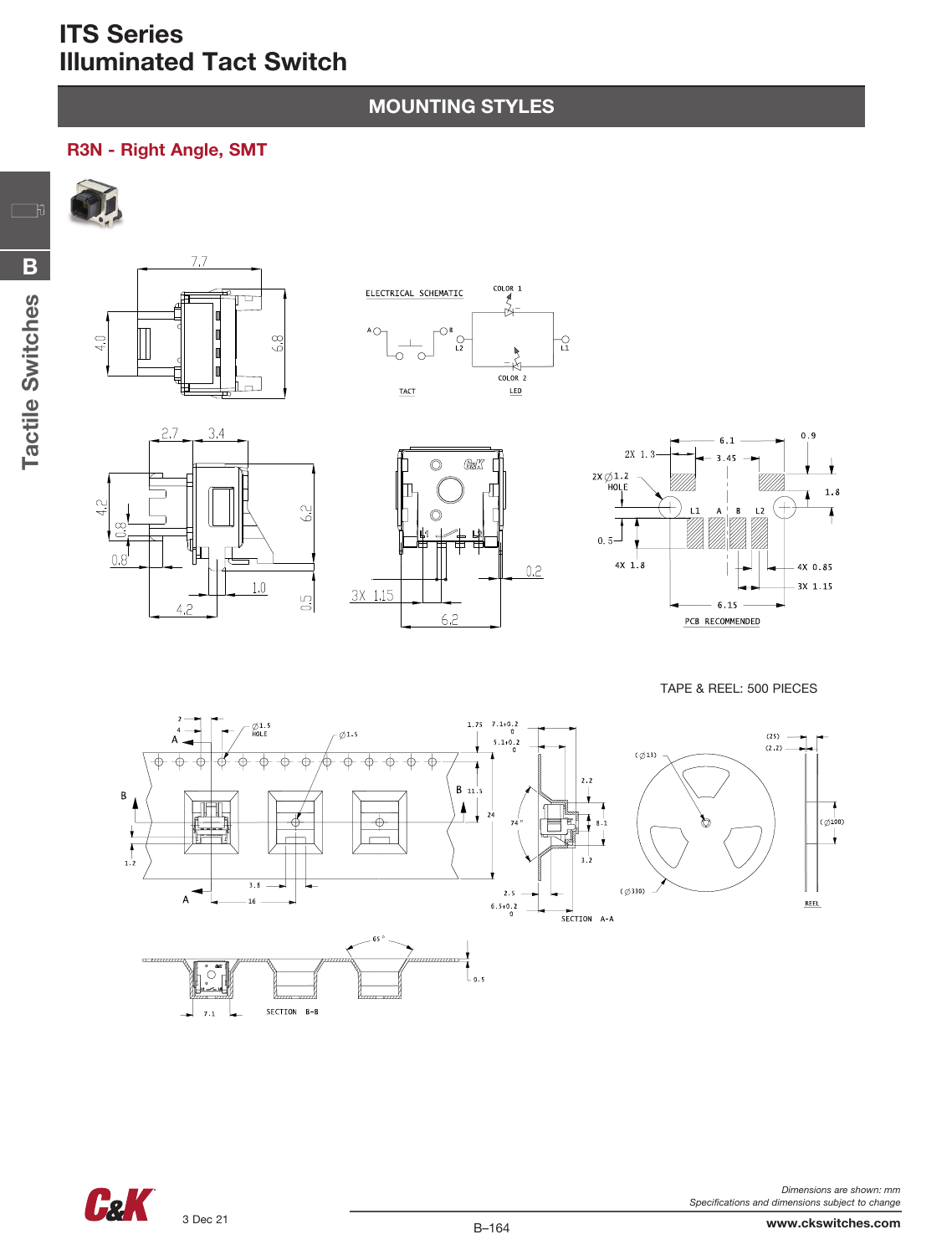### **FORCE**

| <b>OPTION</b><br>CODE | <b>FORCE</b>                        |
|-----------------------|-------------------------------------|
| s                     | Standard                            |
|                       | 160 gf - V1, V2, V3, R1, R2 options |
|                       | 220 gf - R3N option                 |

## **CAPS**

#### Use the individual ordering code for each cap



\* Not to be used with right angle versions





Tactile Switches

Tactile Switches

B

 $\Box$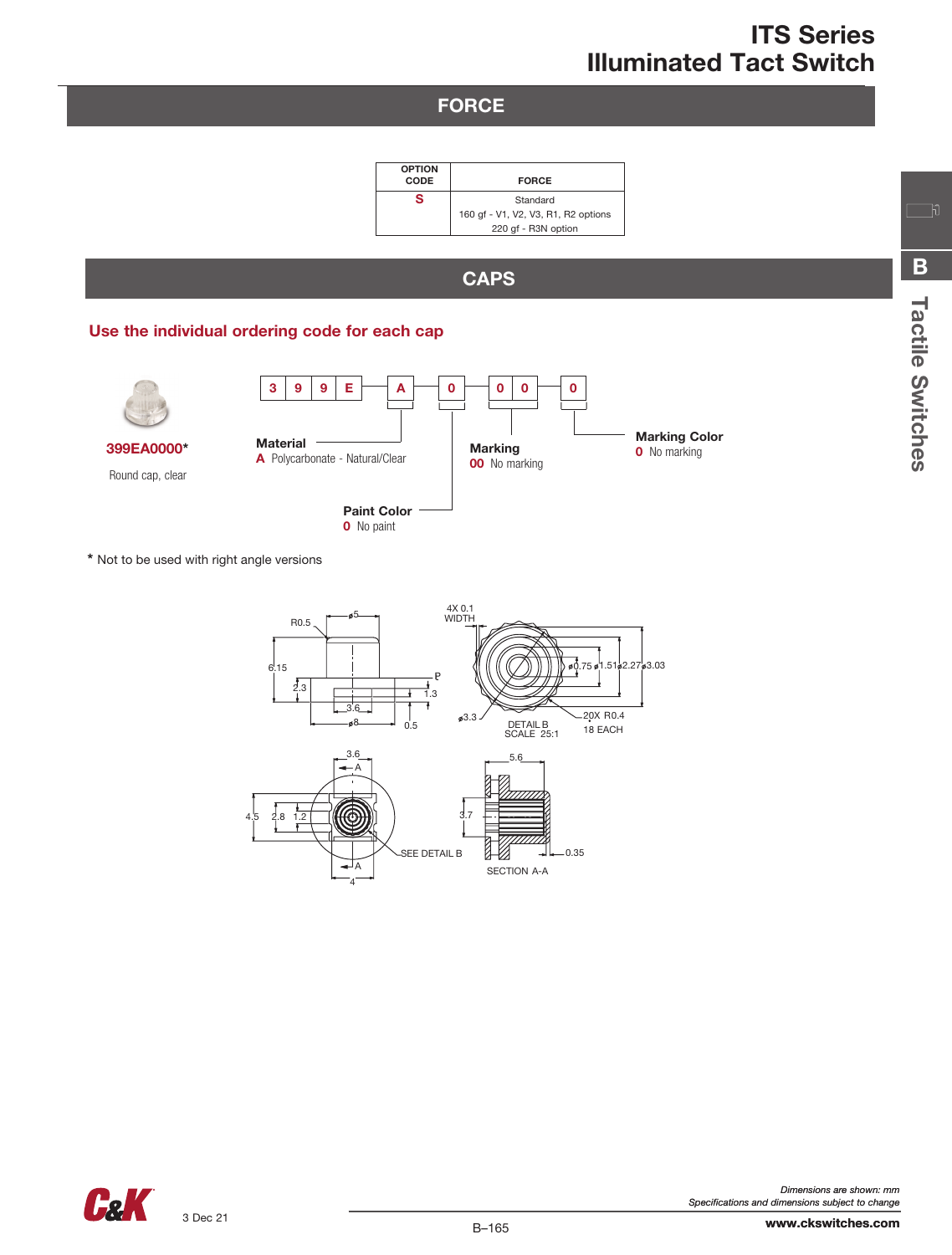









SECTION A-A

400E cap dimensions shown are "as molded" (no paint).

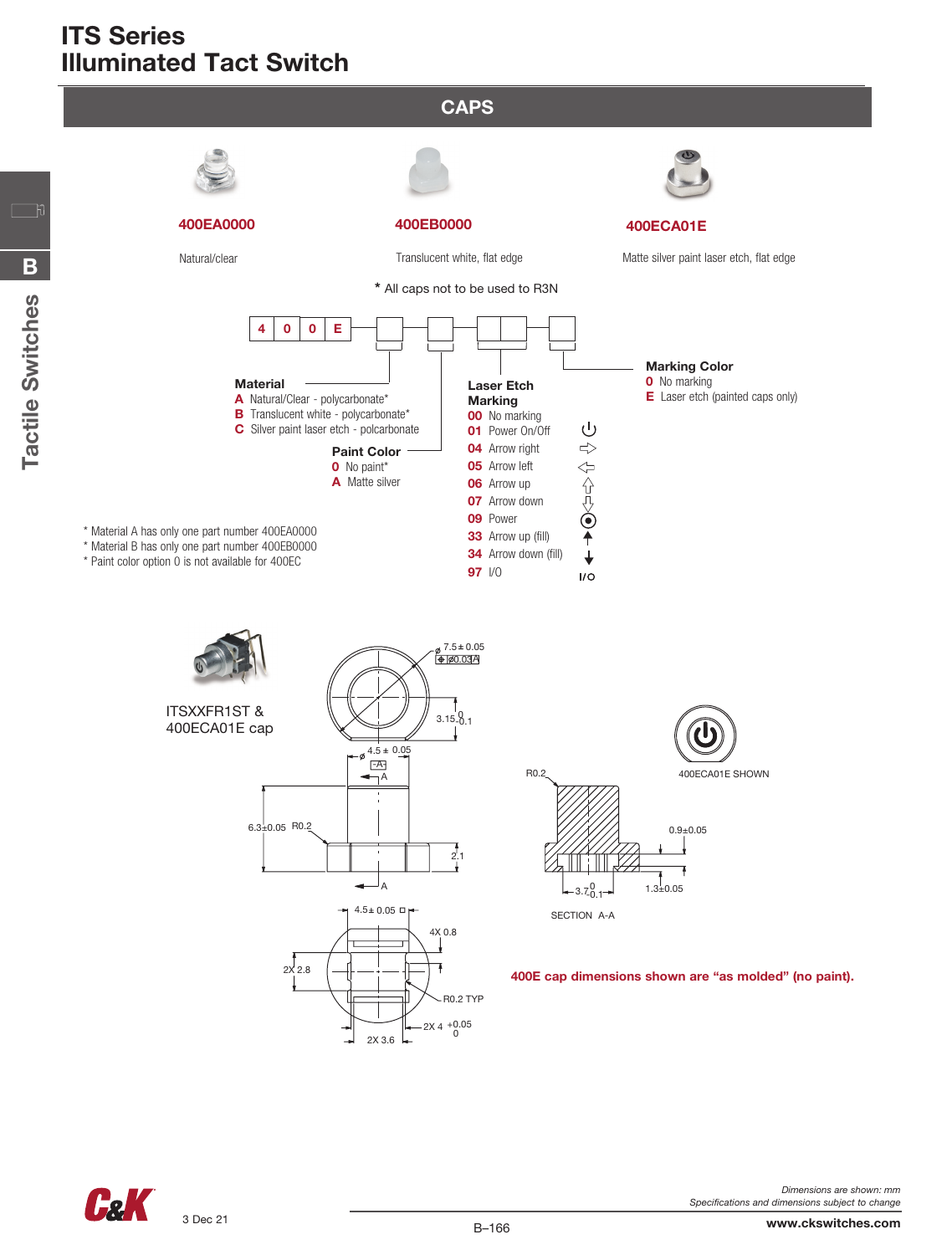

2.3 0.9

3.7±0.05

2

2X 4.1 +0.05 | | | | | | | | | | | 2X 3.6 <del>|</del> 5

 $2x$  2.8 $\Box$ 

1.5

 $^{+0.05}_{0}$ 

401E cap dimensions shown are "as molded" (no paint).

2X 0.8

1.4

SECTION A-A



Tactile Switches

Tactile Switches

B

 $\Box$